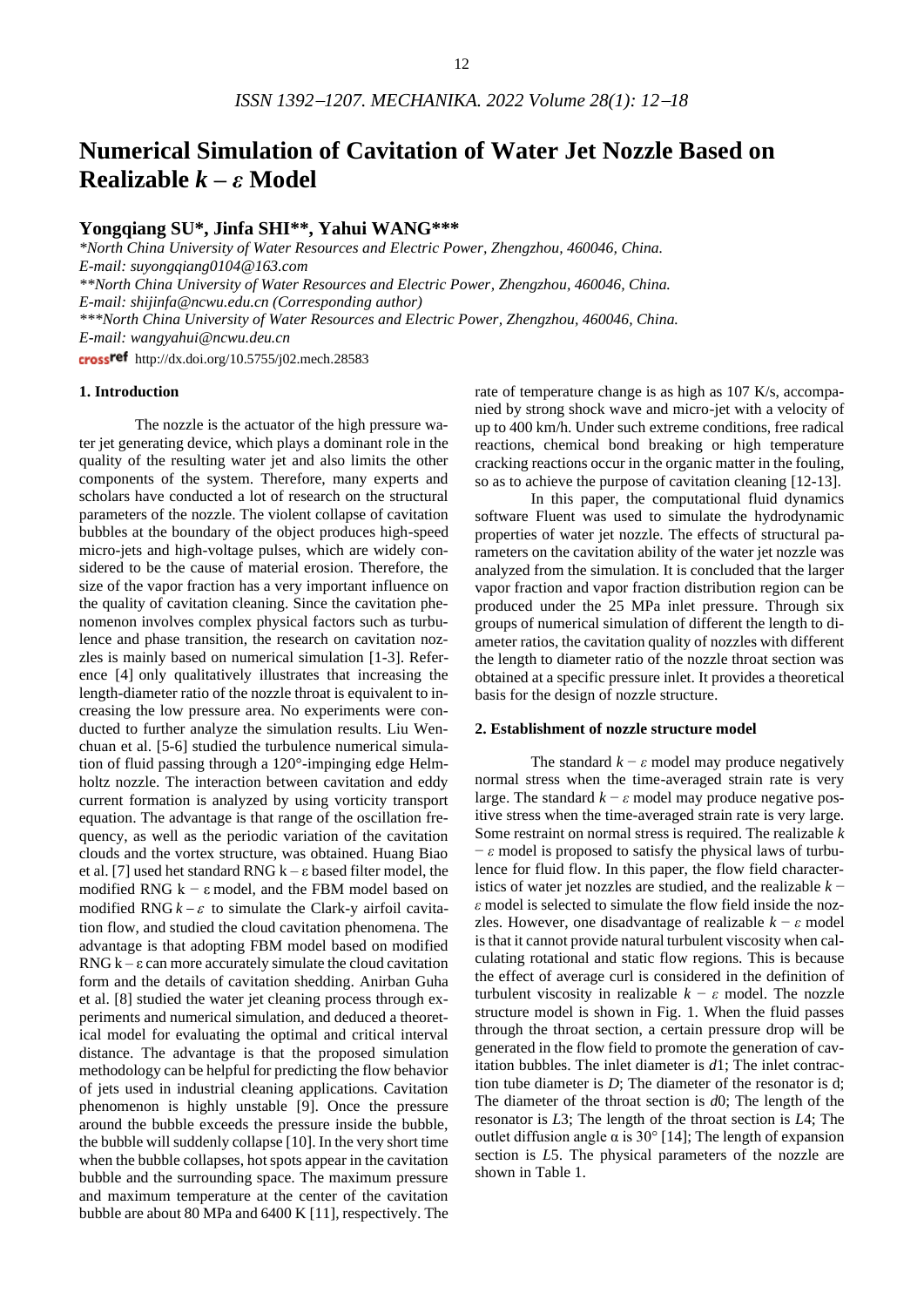

Table 1

| Physical parameters of the nozzle |           |           |    |               |          |       |          |           |    |    |  |
|-----------------------------------|-----------|-----------|----|---------------|----------|-------|----------|-----------|----|----|--|
| Projects                          | mm<br>L1. | mm<br>LL. | mm | l. mm<br>LA 1 | mm<br>LS | mm    | mm<br>а. | d0.<br>mm | mm | α. |  |
| Parameters                        |           | 4         |    | ں ۔           |          | ن. ۱۰ |          |           |    | 30 |  |

Because the nozzle is a revolving body, the threedimensional model of the nozzle is simplified to a two-dimensional model [15]. The model is meshed by quadrilateral elements, and the flow field simulation of the nozzle is simulated by FLUENT software. In order to improve the calculation accuracy of the internal flow field, the mesh is refined [16]. The mesh model of the nozzle is shown in Fig. 2.

### **3. Establishment of mathematical model**

After physical simplification of the model, the governing equations are established from the mathematical point of view, and are discretized and linearized to solve iteratively. Mixture model is a simplified multi-phase flow model, which can be used to simulate two-phase or multiphase flow with different velocities. It mainly solves the continuity equation, momentum equation, energy equation, volume fraction of the second phase and relative velocity equation of the Mixture phase. Therefore, the Mixture model is adopted.

#### 3.1. Multiphase flow model equation

I) Continuous equation of Mixture model.

The continuity equation of the Mixture model is:

$$
\begin{aligned}\n\text{phases [17]. It can be expressed as:} \\
\text{continuity equation of the Mixture model is:} \\
\frac{\partial}{\partial t} (\rho_m \vec{v}_m) + \nabla \cdot (\rho_m \vec{v}_m \vec{v}_m) = -\nabla \rho_m + \rho_m \vec{g} + \vec{F} + \nabla \cdot [\mu_m (\nabla \vec{v}_m + \nabla \vec{v}_m^T)] + \nabla \cdot (\sum_{k=1}^n \alpha_k \rho_k \vec{v}_{dr,k} \vec{v}_{dr,k}), \n\end{aligned} \tag{4}
$$

where: *n* is the phase number;  $\vec{F}$  is the volume force;  $\mu_m$ is the Mixture viscosity, which can be expressed by formula (5).

$$
\mu_m = \sum_{k=1}^n \alpha_k \mu_k,\tag{5}
$$

where:  $\vec{v}_{dr,k}$  is the drift velocity of the second phase *k*, which can be expressed by formula (6).

$$
\vec{v}_{dr,k} = \vec{v}_k - \vec{v}_m. \tag{6}
$$

#### 3.2. Control equation

The dynamic characteristics of a single cavitation bubble can be described by Rayleigh-Plesset equation [1]:

$$
R_B \frac{d^2 R_B}{dt^2} + \frac{3}{2} \left( \frac{dR_B}{dt} \right)^2 + \frac{2S}{R_B} = \frac{p_v - p}{\rho_l},
$$
(7)

$$
\frac{\partial}{\partial t}(\rho_m) + \nabla \cdot (\rho_m \vec{v}_m) = \dot{m},\tag{1}
$$

where: *in* is to describe the mass transfer due to cavitation or user-defined mass sources;  $\vec{v}_m$  is the average mass flow rate, which can be expressed by formula (2).

$$
\vec{\nu}_m = \frac{\sum_{k=1}^n \alpha_k \rho_k \vec{\nu}_k}{\rho_m},\tag{2}
$$

where:  $\rho_m$  is the Mixture density, which can be expressed by formula (3).

$$
\rho_m = \sum_{k=1}^n \alpha_k \rho_k. \tag{3}
$$

In formulas (2) and (3),  $\alpha_k$  is the volume fraction of the first *k* phase.

II) Momentum equation of Mixture model.

The momentum equation of the Mixture model can be obtained by summing the momentum equations of all phases [17]. It can be expressed as:

where: 
$$
R_B
$$
 is the diameter of the cavitation bubble;  $p$  is the  
confirming pressure of the liquid;  $\rho_l$  is the density of the liquid;  
 $p_\nu$  is the saturated vapor pressure of the liquid;  $S$  is the sur-  
face tension coefficient of the liquid. Regardless of the in-  
fluence of the quadratic term and the surface tension in  
equation (7), the dynamic formula between the confining  
pressure of liquid and the radius of cavitation bubble is ob-  
tained.

$$
\frac{dR_B}{dt} = \sqrt{\frac{2|p_v - p|}{3\rho_l}}.\tag{8}
$$

Formula (8) shows that the relationship between liquid confining pressure and mass change rate of a single cavitation bubble is as follows:

$$
\frac{dm_B}{dt} = 4\pi R_B^2 \rho_v \sqrt{\frac{2|p_v - p|}{3\rho_t}}.\tag{9}
$$

13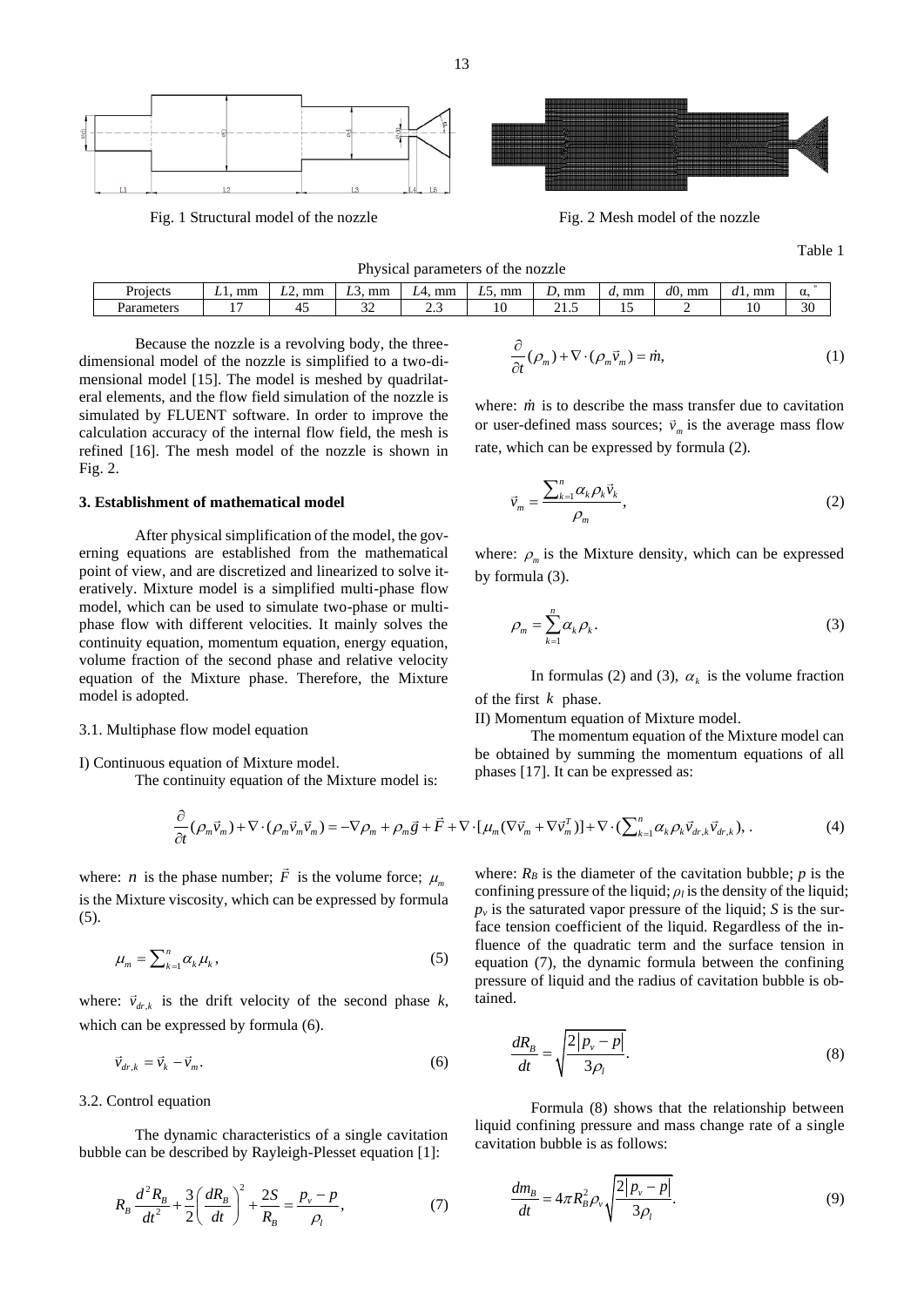Assuming that there are  $N_B$  cavitation bubbles in the unit volume, the expression of vapor volume fraction *φ<sup>ν</sup>* is as follows:

$$
\varphi_{v} = V_{B} N_{B} = \frac{4}{3} \pi R_{B}^{3} N_{B}.
$$
\n(10)

The mass conversion rate per unit volume can be calculated by substituting formula (10) into formula (9):

$$
T = \frac{dm_B}{dt} = \frac{3\varphi_v \rho_v}{R_B} \sqrt{\frac{2|p_v - p|}{3\rho_l}}.
$$
\n(11)

When  $p < p<sub>v</sub>$ , the liquid will be cavitated. As cavitation nuclei grow into a cavitation bubble, the density of cavitation nuclei will decrease. Formula (10) can be expressed in formula (12):

$$
\varphi_{\nu} = \varphi_{nuc} (1 - \varphi_{\nu}), \qquad (12)
$$

where: *φnuc* is the volume fraction of liquid cavitation nuclei.

The cavitation number [18-21] reflects the effect of absolute pressure on the generation of cavitation bubbles. The cavitation number is a special form of Euler number, which is the most important similarity criterion to describe the degree of cavitation development. The smaller the cavitation number, the larger the cavitation bubble inclusion region. It is defined as:

$$
\sigma = \frac{p_{\infty} - p_{\nu}}{\frac{1}{2} \rho_{l} v_{\infty}^{2}},
$$
\n(13)

where:  $p_{\infty}$  is the inflow pressure of the liquid;  $p_{\nu}$  is the saturated vapor pressure of the liquid;  $p_l$  is the density of the liquid; *v*<sup>∞</sup> is the inflow velocity of the liquid. It can be seen that the cavitation number  $\sigma$  decreases with the increase of jet outlet velocity under a certain inflow pressure. If the number of primary cavitation bubbles in the jet is  $\sigma_i$ , then when  $\sigma < \sigma_i$ , cavitation bubbles will be generated in the jet.

#### **4. Setting of boundary conditions and simulation parameters**

Mixture model is chosen for multiphase flow, and slip velocity between liquid phase and vapor phase is neglected. Because the size of the nozzle model is small, no large-scale bubbles will be generated, and the gravity effect can be neglected. Turbulence model chooses realizable *k* − *ε* model. The fluid property parameters are shown in Table 2.

Table 2

Physical properties of the two materials

| Properties               | Water                | Vapor               |  |  |
|--------------------------|----------------------|---------------------|--|--|
| Density, $\text{kg/m}^3$ | 998.2                | 0.5542              |  |  |
| Viscosity, $kg/m1$       | $1.003\times10^{-3}$ | $1.34\times10^{-5}$ |  |  |

The main phase is water liquid. The second phase is water vapor. The conversion mode is cavitation, and the cavitation pressure is set as the saturated vapor pressure of

#### **5. Analysis of simulation results of nozzle flow field**

#### 5.1. Analysis of flow field inside nozzle

Fig. 3 is a time-averaged pressure contour map inside the nozzle, from which it can be seen that the pressure inside the nozzle has almost no change from the inlet to the throat section. The pressure contour map of the nozzle throat section is shown in Fig. 4. There is a distinct pressure drop at the entrance of the nozzle throat section, forming a low pressure zone, which creates conditions for the cavitation inception of the fluid in the nozzle and the development of cavitation bubbles. When the minimum pressure in the flow field is less than the saturated vapor pressure at the local temperature of the liquid, cavitation will occur in the liquid.



Fig. 3 Pressure contour map of the nozzle



Fig. 4 Pressure cloud map of the throat section of the nozzle

Fig. 5 is a time-averaged velocity contour map inside the nozzle, from which it can be seen that the flow velocity inside the nozzle does not increase significantly in the inlet contraction tube and the resonator. The velocity increases as the fluid flows through the throat section of the nozzle where the fluid velocity reaches a maximum. When the liquid leaves the nozzle outlet at a high speed, a Local reflux zone is formed in the nozzle expansion section. As shown in Fig. 6, the reflux causes the vapor fraction distribution region of the expanded section to gradually spread along the expansion section wall.



Fig. 5 Velocity contour map of the nozzle

tion analysis.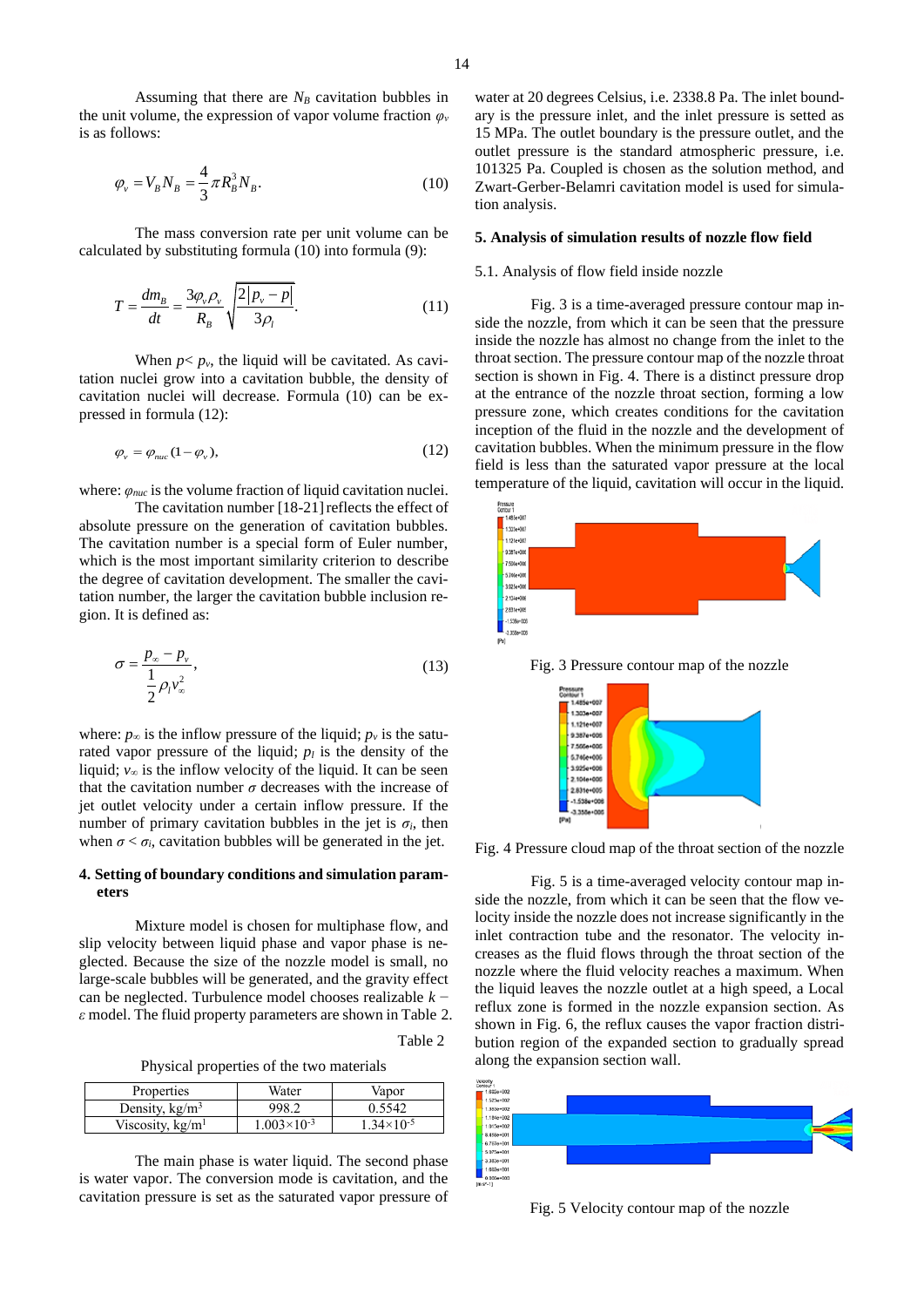

Fig. 6 Schematic diagram of flow in the nozzle expansion section

In Fig. 7, the time-averaged vapor volume distribution of the nozzle shows that cavitation occurs when the fluid passes through the nozzle throat section. Cavitation bubbles occur near the wall of the nozzle throat section, and the maximum vapor fraction occurs at the beginning of the expansion section. When cavitation occurs in the flow field, strong disturbance and turbulent kinetic energy increase sharply, as shown in Fig. 8. The variation range of turbulent kinetic energy reflects the strength of cavitation. The generation, growth and collapse of cavitation bubbles will cause disturbance of flow field, and the turbulent kinetic energy will increase with the increase of fluctuating pressure. The maximum turbulent kinetic energy occurs on both sides of the nozzle outlet axis, not on the nozzle outlet axis.



Fig. 7 Vapor phase volume fraction diagram of the nozzle



Fig. 8 Turbulent kinetic energy distribution diagram of the nozzle

5.2. Cavitation vapor fraction distribution under different conditions

In order to study the change of flow field in nozzle under different pressure inlets, six groups of parameters, 5, 10, 15, 20, 25 and 30 MPa, were used to simulate the flow field. The results show that, as shown in Fig. 9, the pressure of six groups of pressure inlet parameters will drop suddenly in the nozzle throat section, and the minimum pressure is almost the same, all of them will fall below the saturated vapor pressure. The nozzle exit velocity increases linearly with the increase of pressure inlet, as shown in Fig. 10. When the fluid passes through the throat section of the nozzle, the flow rate rises sharply and then decreases slightly. This is because when the fluid passes through the throat section of the nozzle, cavitation bubbles begin to form, and then the cavitation bubbles grow, and a large number of cavitation bubbles form a cavitation cloud. The core region has highly concentrated kinetic energy, so the length of the core region is expected to increase with the increase of jet pressure. When the cavitation cloud expands, the flow of fluid



Fig. 9 Pressure curves distribution of the nozzle axis



Fig. 10 Velocity curve distribution of the nozzle axis

Fig. 11 shows the time-averaged vapor phase volume fraction distribution of nozzle expansion section under different pressure inlet. It can be seen from the diagram that the vapor fraction begins to diffuse along the wall from the starting point of the nozzle throat section and the starting point of the expansion section. Fig. 12 shows vapor fraction curves distribution of nozzle expansion section wall under different pressure inlet. Combining with Figs. 11 and 12, when the inlet pressure is 5 MPa, the maximum vapor fraction is 0.84, which occurs at the starting point of the nozzle expansion section, and the vapor fraction distribution region is small. As the pressure inlet increases gradually, the maximum vapor fraction increases, and the distribution region of vapor fraction increases accordingly. The maximum vapor fraction region increases gradually along the diffusion wall, especially when the pressure inlet increases to 25 MPa, the vapor fraction reaches 0.9924. It can be seen that the intensity of cavitation is very intense, and the distribution region of vapor fraction also increases sharply, almost full of the whole expansion section of the nozzle. The pressure inlet was increased to 30 MPa, and the vapor fraction value and the vapor fraction distribution region were not substantially increased. This shows that there is an optimum value for the influence of the pressure inlet on the distribution region and the vapor fraction of the cavitation bubble at the expansion section. The reason for this phenomenon is related to the number of cavitation nuclei. Because there is a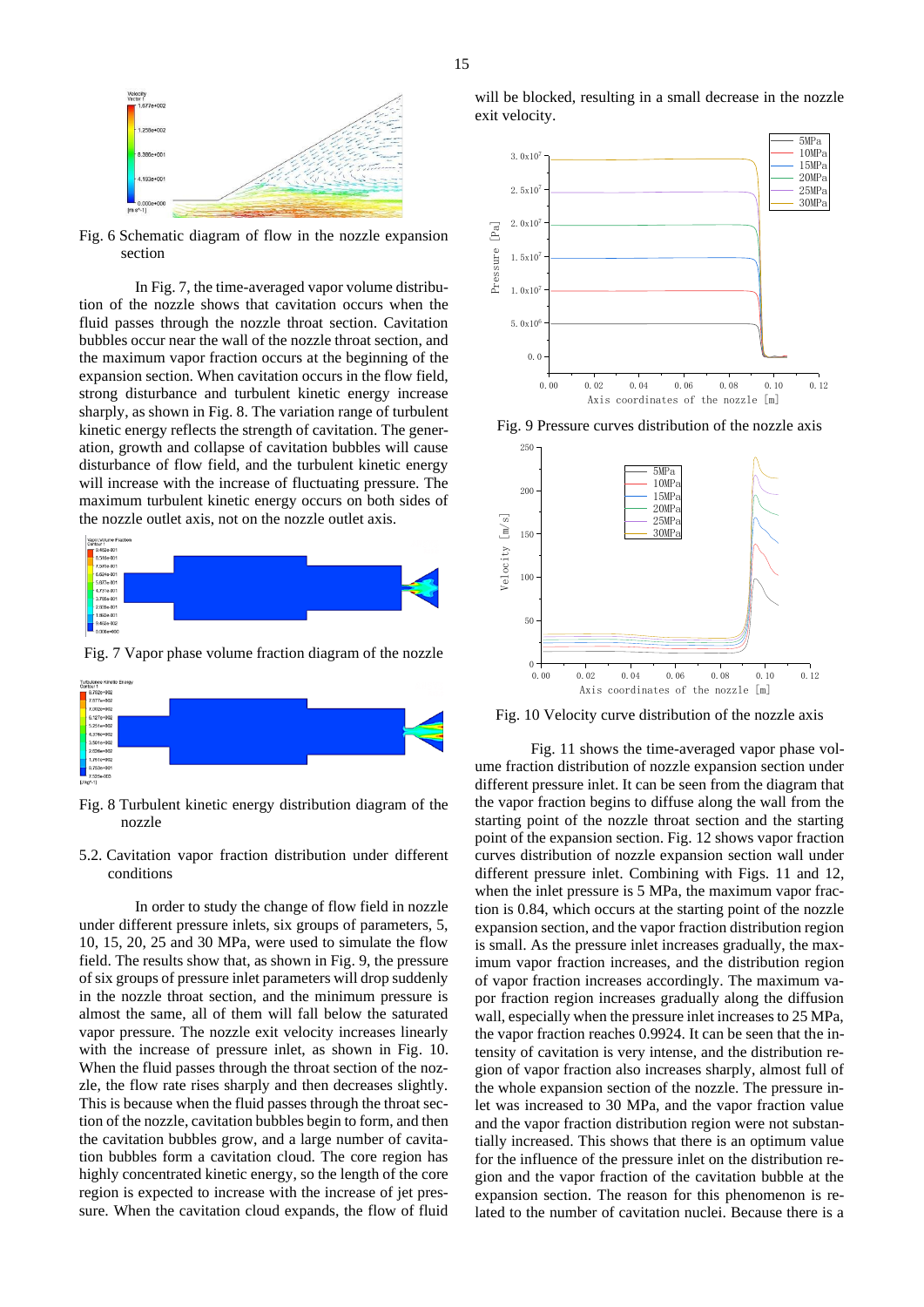reflux in the expansion section of the nozzle, the reflux of the cavitation nuclei in other region gather on the wall of the expansion section. The greater the number of cavitation nuclei, the greater the number of cavitation bubbles, and the more cavitation.



c) 15 MPa pressure inlet

e) 30 MPa pressure inlet

Fig. 11 Vapor phase volume fraction distribution of nozzle expansion section under different pressure inlet

In order to further study the influence of different the length to diameter ratio (*L*4/*d*0) on the vapor fraction at the nozzle throat section, six groups of parameters, namely, the length to diameter ratio of 0.1, 0.5, 1, 1.5, 2 and 2.5, were numerically simulated under the pressure inlet of 25 MPa. As a result, as shown in Fig. 13, when the length to diameter ratio is 0, the number of cavitation bubbles in the expansion section is small, the vapor fraction value is low, and the vapor fraction distribution region is also small. When the length to diameter ratio is 0.5, the vapor fraction value increases, but the vapor fraction distribution region is still small. When the length to diameter ratio is 1, the vapor fraction of the expansion section increases, and the vapor fraction distribution region also increases. When the length to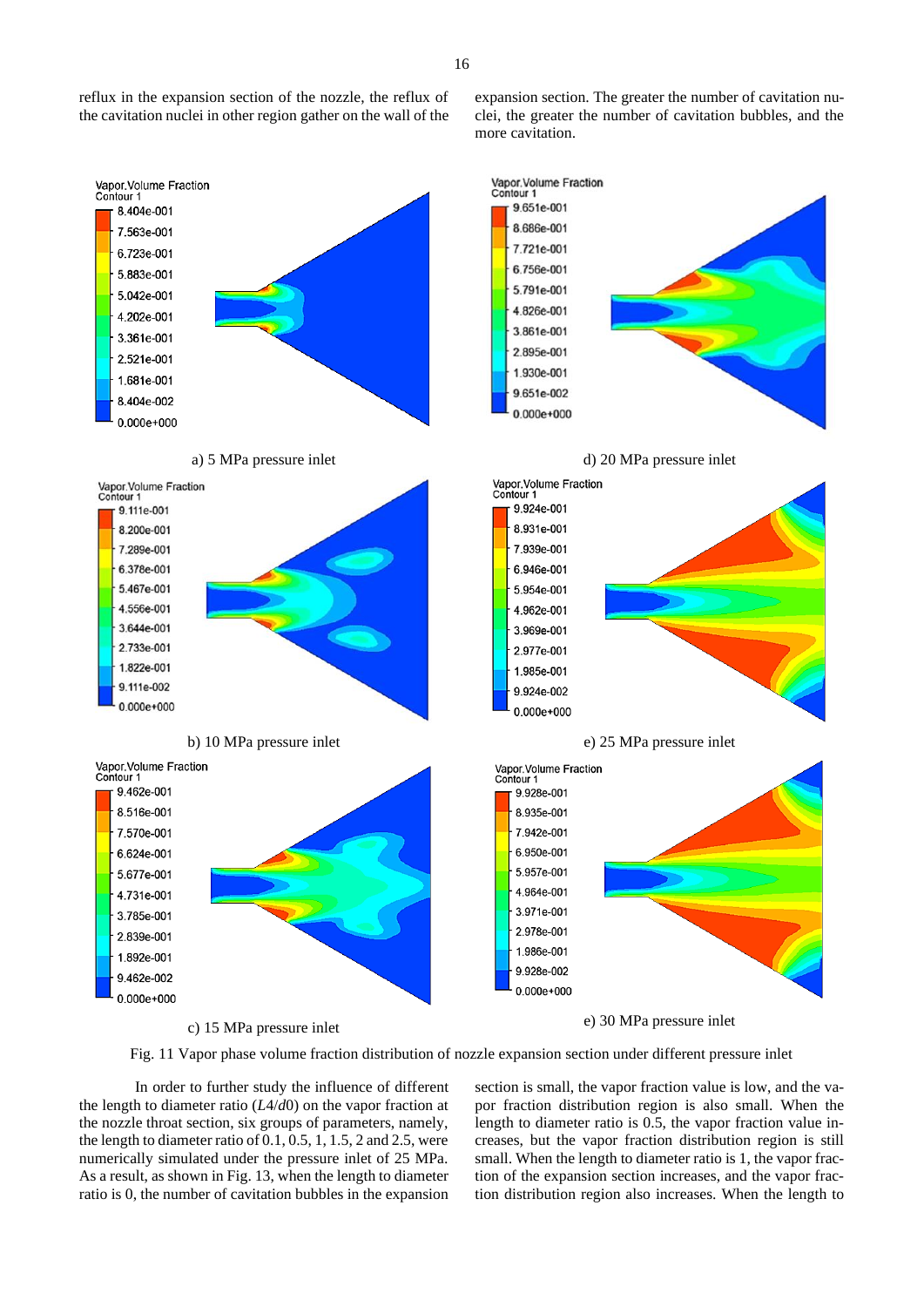diameter ratio is 1.5, the vapor fraction of the expansion section rises slightly, but the vapor fraction distribution region suddenly increases, almost filling the entire expansion section of the nozzle. It is because the change of the length to diameter ratio increases the water flow disturbance, affects the turbulent kinetic energy, and then increases the vapor fraction distribution region. When the length to diameter ratio is 2, the vapor fraction value does not increase, and the vapor fraction distribution region only slightly expanded. When the length to diameter ratio is 2.5, the vapor fraction value and the vapor fraction distribution region of the expansion section are substantially no longer increased when the length to diameter ratio is 2. Therefore, different length to diameter ratio has a great influence on the cavitation quality.



Fig. 12 Vapor fraction distribution curve of nozzle expansion section wall under different pressure inlet





## **6. Conclusions**

1. Cavitation occurs first in the throat section of the nozzle and the starting point of the expansion section, and the high vapor fraction region occurs in the wall of the nozzle expansion section. In addition, the reflux of the fluid causes the vapor fraction distribution region to gradually spread along the wall of the expansion section with the pressure inlet increases.

2. With the gradual increase of the pressure inlet, the vapor fraction and the vapor fraction distribution region of the nozzle expansion section are also gradually increased.

3. The length to diameter ratio has little effect on the vapor fraction of the expansion section, but the length to diameter ratio has a greater influence on the vapor fraction distribution region. When the length to diameter ratio is 2, the vapor fraction distribution region reaches the maximum.

Reference [4] only qualitatively illustrates that increasing the length-diameter ratio of the nozzle throat is equivalent to increasing the low pressure area. In this paper, we quantitatively study the distribution of the vapor fraction distribution curve of nozzle expansion section wall under different length to diameter ratio. Because of the limited conditions, this paper only simulates the flow field of the nozzle. In the process of simulation analysis, in order to sim-5MPa  $p_{\text{15MPa}}^{\text{10MPa}}$  plify the simulation analysis model, the 3D model of the  $20MPa$  nozzle is simplified to 2D model. In the future research, the  $\frac{25MPa}{20MPa}$  simulation results should be further analyzed combined with experiments.

#### **Acknowledgments**

The project was supported by a key research project of Higher Education of Henan Province (20A460019).

# **References**

- 1. **Zhao, Ding-xuan; Wang, Qian; Du, Miao-miao.** 2016. Fluent-based numerical simulation of cavitation behavior in the angle nozzle, Journal of Northeastern University (Natural Science) 37(9): 1283-1287. [http://dx.doi.org//10.3969/j.issn.1005-](http://dx.doi.org/10.3969/j.issn.1005-3026.2016.09.015) [3026.2016.09.015.](http://dx.doi.org/10.3969/j.issn.1005-3026.2016.09.015)
- 2. **Hong, Feng; Gao, Zhenjun; Yuan. Jianping.** 2018. L4/d0=1.5 Improved cavitation model based on rayleigh-plesset equation and its application, Transactions of the Chinese Society for Agricultural Machinery 49(2): 126-132. http://dx.doi.org//10.6041/j.issn.1000- 1298.2018.02.017.
	- 3. **Lu, Yi-yu; Wang, Xiao-chuan; Kang, Yong;** et al. 2009. Numerical simulation for cavitation water jet flow field through convergent-divergent nozzle, Journal of China University of Petroleum 33(6): 57-60. http://dx.doi.org//1673-5005(2009)06-0057-04.
	- 4. **Hu, Kun; AIi, Zhijiu; Fu, Biwei;** et al. 2013. Numerical simulation of flow field for organ-pipe cavitation jet nozzle, Science & Technology Review 31(21): 44-47. http://dx.doi.org//10.3981/j.issn.1000- 7857.2013.21.007.
	- 5. **Liu, Wenchuan; Kang, Yong; Zhang, Mingxing;** et al. 2017. Self-sustained oscillation and cavitation characteristics of a jet in a Helmholtz resonator, International Journal of Heat and Fluid Flow 68: 158-172. http://dx.doi.org//10.1016/j.ijheatfluidflow.2017.10.004.
	- 6. **Wenchuan, Liu; Kang, Yong; Mingxing, Zhang;** et al. 2018. Experimental and theoretical analysis on chamber pressure of a self-resonating cavitation waterjet, Ocean Engineering 151: 33-45.

http://dx.doi.org//10.1016/j.oceaneng.2018.01.019.

7. **Huang, B.; Wang, G.; Zhang, B.;** et al. 2010. Evaluation and application of filter based turbulence model for